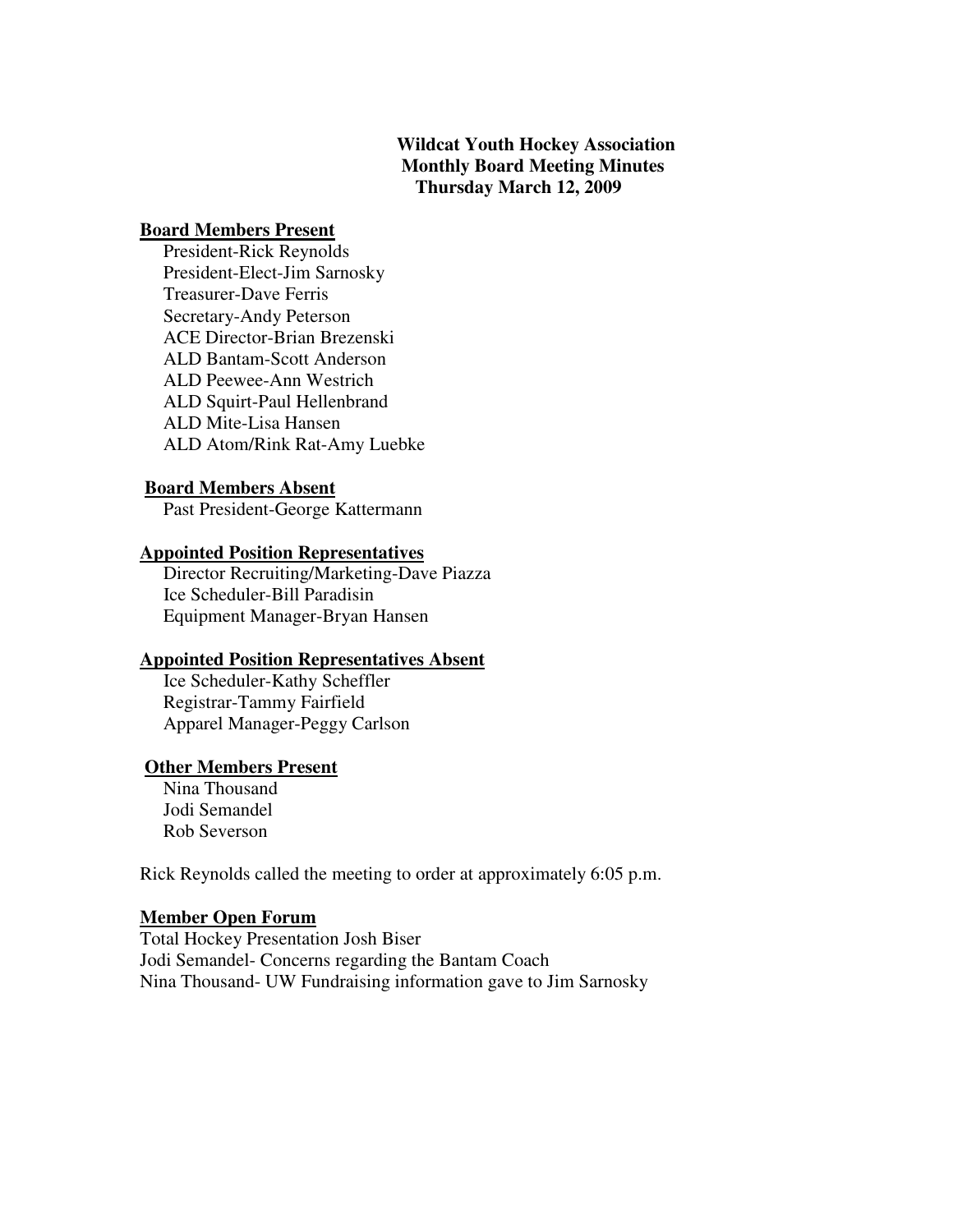## **Additions to the agenda**

Rob Severson has agreed to finish the year as Past President for George Kattermann. Dave Ferris made a motion to have Rob Severson finish George Kattermann's Past President term (June 30, 2009), Paul Hellenbrand seconded. Motion carried unanimously.

Dave Ferris made a motion to approve the amended agenda, Ann Westerich seconded. Motion carried unanimously.

### **Approval of prior meeting minutes**:

Ann Westrich made a motion to approve the February meeting minutes, Paul Hellenbrand seconded. Motion carried unanimously.

### **Treasurer-Dave Ferris**

Dave Ferris (e-mailed report). See handout. Approve the bills without the JR Stone Bill. Ann Westrich made a motion to approve the list of unpaid bills, Amy Luebke seconded. Motion carried unanimously.

## **Reports/updates**:

**Treasurer's Report:** E-mailed report attached. Discussed.

**Equipment Report:** Nothing to report.

## **Fundraising Report:**

Nothing to report.

## **Apparel Report:**

Nothing to report.

## **Registrar's Report:**

USA hockey registration tabled until next meeting.

#### **Ice Scheduler's Report:**

Update on schedule for 2009-2010. Discussed.

## **Bantam ALD Report:**

Scott Anderson made a motion to purchase checking dummies for the Peewees and Bantams, Dave Ferris seconded. Motion carried unanimously. Dave Ferris made a motion to renew Mike Cruz's contract, Ann Westerich seconded. Motion carried unanimously. Brian Brezenski, Rick Reynolds, and Rob Severson will negotiate with Mike Cruz.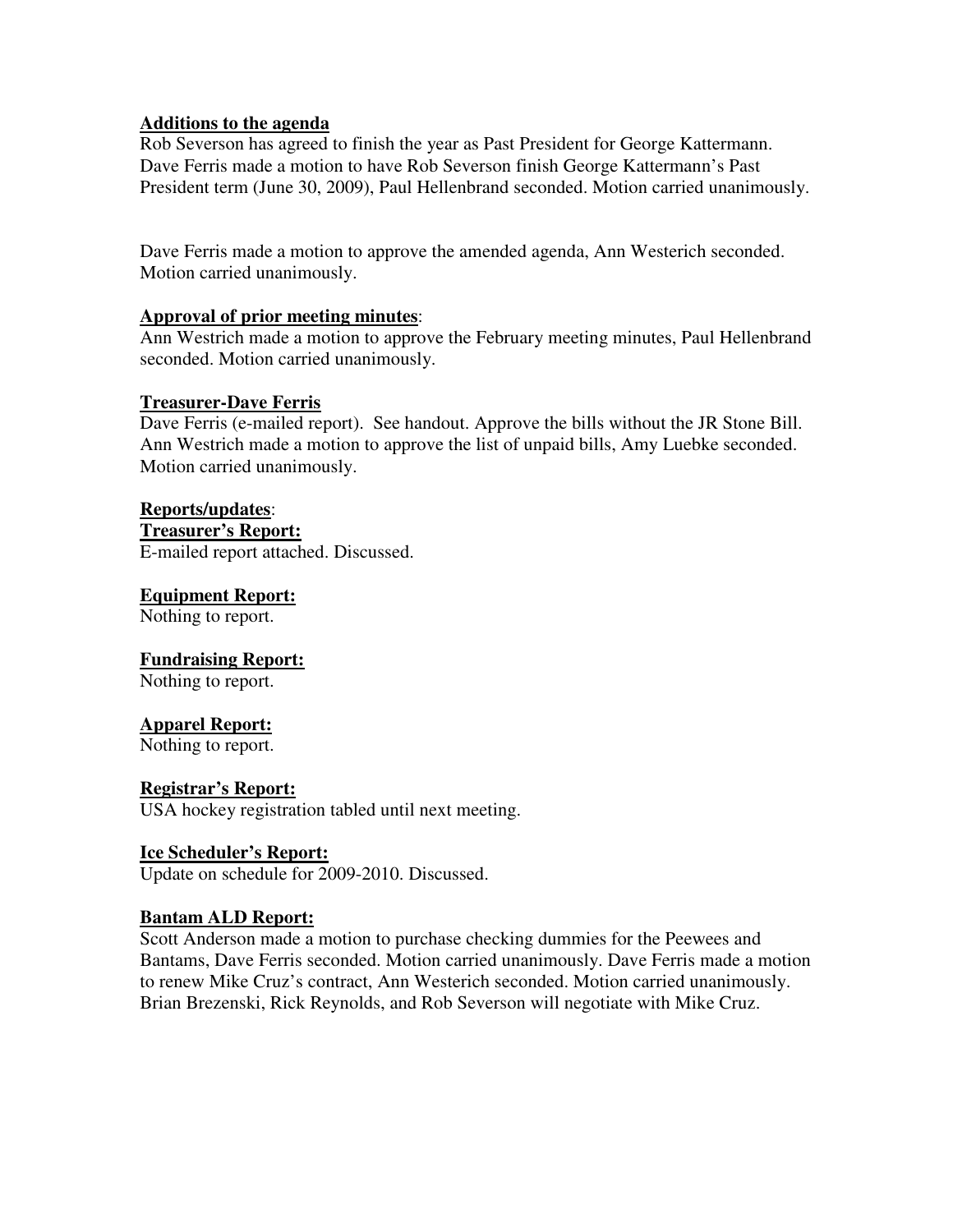# **Peewee ALD Report:**

Coaching position for next season. Discussed. Volunteer hours for board members. Rob Severson made a motion for all board members voting and non voting to abolish volunteer hours for them, Dave Ferris seconded. Motion carried unanimously. Dave Ferris made a motion to credit Ann Westerich \$200.00 volunteer hours, Amy Luebke seconded. Motion carried unanimously.

# **Squirt ALD Report:**

Nothing to report.

# **Mite ALD Report:**

Golf Outing-Jerry Schulz is chairperson. Parade of Homes we have 4 chairpersons and volunteer sign up will be at the Annual Meeting. Photography for next year is Empire Photography no date set yet.

## **Atom/Rink Rat ALD Report:**

Nothing to report.

# **Marketing Director Report:**

Nothing to report.

## **ACE Director Report:**

Nothing to report.

## **LTP Report:**

Nothing to report.

## **New Business**

JDF donation to fundraiser- We are giving a basket full of items to the silent auction and the donations will be from The Youth of Wildcat Youth Hockey give the items to Amy Luebke and she will put the basket together.

Website Committee- Discussed.

Elections Committee- Past President position needs to be filled by someone who has been President in this organization in the past. Treasurer position needs to have listed on the election sheet 1 year term and basic bookkeeping experience required.

Treasurer-Dave Ferris said he is stepping down from the Treasurer position effective June 30, 2009. The Treasurer position will be open and on the ballot for the April Annual Meeting.